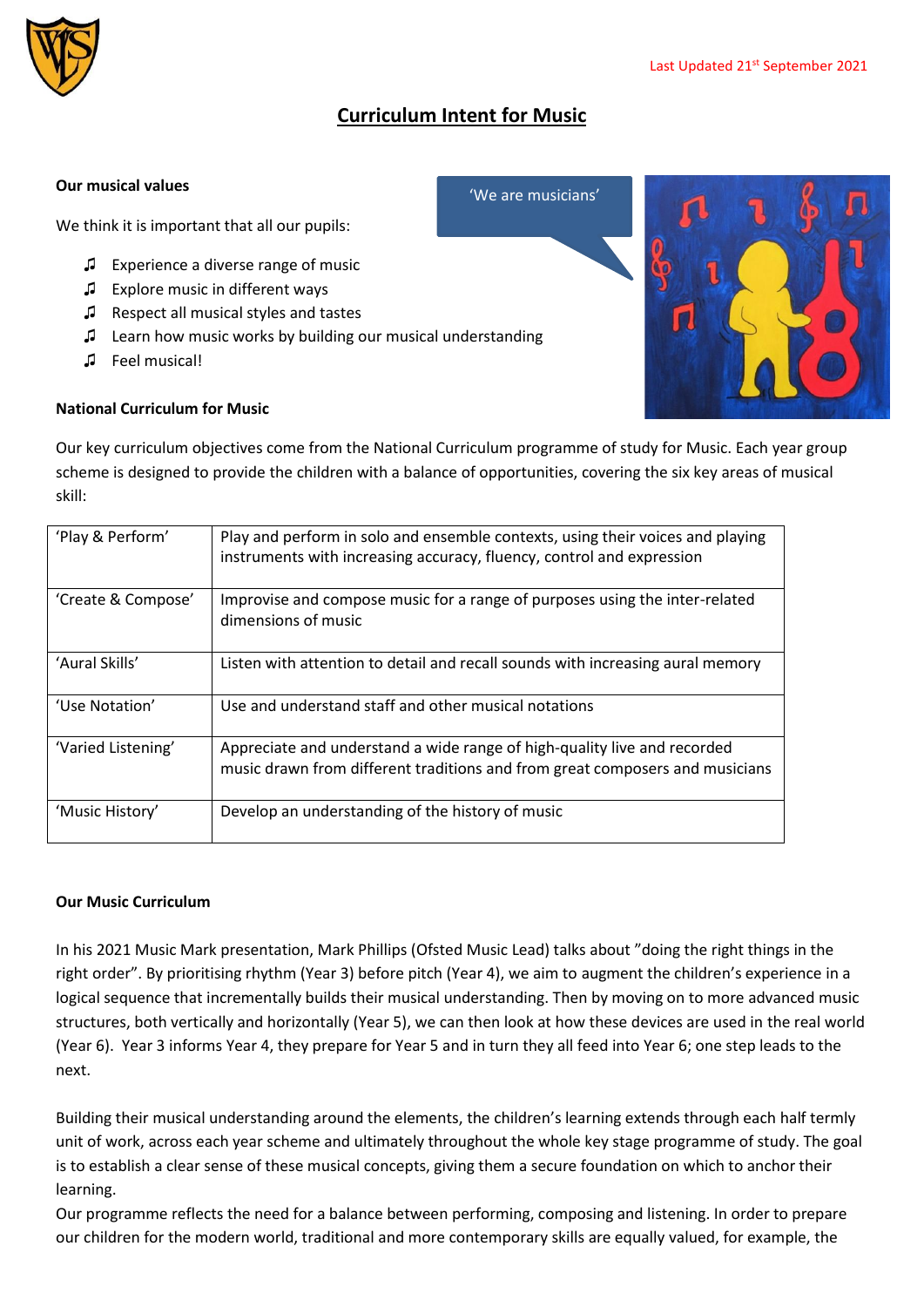development of aural skills and creative use of digital technology. We purposefully include a diverse collection of musical styles and genres (film music, programme music, traditional folk, music from other cultures, etc.) Our curriculum is refined each year, as we review our provision, adding newly discovered ideas and developing our own resources. New additions this year include music by Joseph Bologne and Florence Price, highlighting past gender and racial inequalities represented by the traditional musical canon.

Tasks and resources are adapted to vary the level of challenge according to ability and experience. Creative skills are developed as part of a spiral curriculum approach. Practical skills, theory knowledge and musical understanding are refined and revisited over short, medium and long term time frames. Increasing levels of independence are encouraged as children move through the school.

'Key Curriculum Indicators for Intent' from Ofsted:

- Clear and coherent rationale for the curriculum design
- Rationale and aims of the curriculum design are shared (across school and fully understood by all)
- Curriculum leaders show understanding of important concepts related to the curriculum design (such as knowledge progression and sequencing of concepts)
- Curriculum coverage allows all pupils to access the content and make progress through the curriculum
- The curriculum is at least as ambitious as the standards set by the NC (The NC is a minimum expectation)
- The curriculum principles include the requirements of centrally prescribed aims (is the curriculum coherent? Is there joined up thinking across the school?)

We have created our own bespoke music curriculum. Each year group's scheme of work has its own special focus, giving it its own unique role in the 'Big Picture'; what Dr Ally Daubney calls 'The Three-ness of Three, the Six-ness of Six'.



- Is the learning explicitly connected and can pupils see this connection?
- How will the knowledge and understanding be developed by doing the things that you are planning for?

In Year 3, we aim to build a solid foundation of key skills. Following on from Key Stage 1, we use movement to help us to 'feel the music'. We teach rhythmic notation, as this means the children have the opportunity to develop this every year. Children develop their aural skills, responding to rhythm grids on the 'Charanga' resource, linking sound